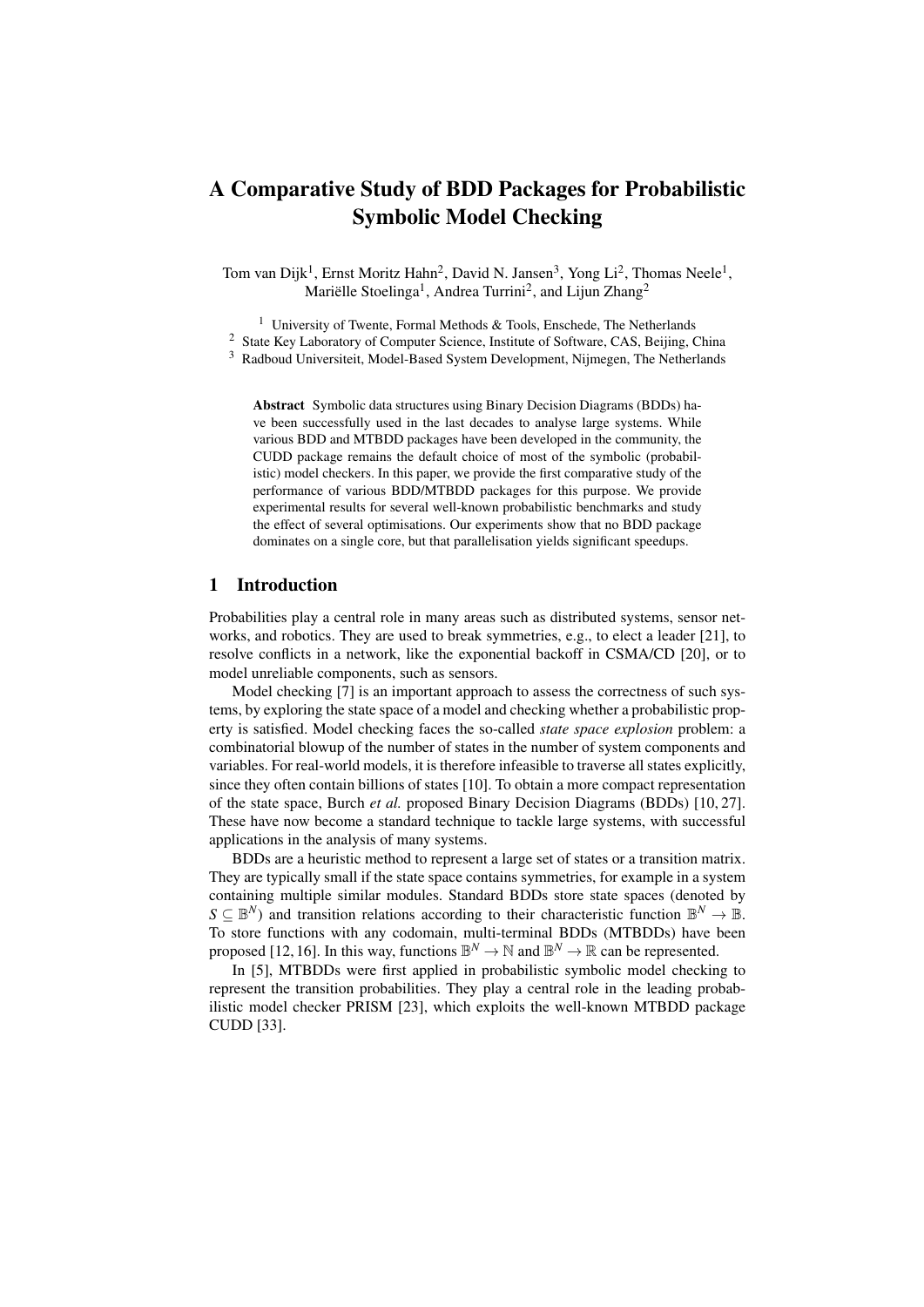Many parts of probabilistic model checking can be carried out using BDD operations only, and these are often the computationally most expensive steps of the process. In particular, the computation of the set of reachable states and the qualitative precomputation step, which finds the set of states satisfying a formula with probability 0 or 1, are computationally heavy, since they operate on the initial, large model.

In fact, MTBDDs may not be most efficient in probabilistic model checking. The reduced state space obtained after the above operations already contains the information required to compute the probability of the formula by means of numerical approaches, such as linear equation systems or linear programming. MTBDDs may be disadvantageous in such cases, as their regularity is destroyed [4, 19]. A major advantage of avoiding MTBDDs is that the probabilistic model checking process could be accelerated by choosing a suitable BDD package.

In this paper, we provide a comparative study of the model checking process using several BDD packages, together with different settings that influence the performance of these packages. In our model checker ISCASMC [17], we have integrated the packages CUDD [33], BuDDy [13], CacBDD [26], JDD [35], Sylvan [36], and BeeDeeDee [25]. As case studies, we use various well-known probabilistic examples from the PRISM website [31]. We observe that there is no clear winner for the single-core BDD packages while computing BDD operations in parallel may improve the runtime considerably, in particular for large models. We observe moreover that native BDD features offered by the package to atomically perform a sequence of BDD operations on average improve both time and memory consumption, but there are cases where such a feature slightly degrades the performance. Our results suggest it is indeed useful to be able to choose among several BDD packages and optimisations when performing probabilistic model checking, since different BDD packages perform very differently on different models.

# 2 Probabilistic Model Checking

In this section, we first recall the formal definitions of Markov chains and Markov decision processes. To specify probabilistic properties, we then employ the temporal logic PCTL. Moreover, we sketch some techniques of model checking based on (MT)BDDs.

## 2.1 Markov Decision Processes

A Markov Chain (MC) can be used to describe a fully probabilistic model; a Markov Decision Process (MDP) serves to describe a system containing both probabilistic and nondeterministic choices. Such a system typically arises from the parallel composition of multiple probabilistic models.

**Definition 1.** A Markov decision process *is a tuple*  $\mathcal{M} = (S, s_0, AP, L, Act, P)$  *where* S *is a countable, nonempty set of states,*  $s_0 \in S$  *is the initial state, AP is a set of atomic propositions, L*:  $S \rightarrow 2^{AP}$  *a labelling function, Act is a countable, nonempty set of actions, and*  $P: S \times Act \times S \rightarrow [0,1]$  *is the transition probability function such that for all states*  $s \in S$  *and actions*  $\alpha \in Act$  *it holds that*  $\sum_{s' \in S} P(s, \alpha, s') \in \{0, 1\}$ *.* 

*A* (*discrete-time*) Markov chain *can be seen as an MDP where*  $|Act| = 1$ *.*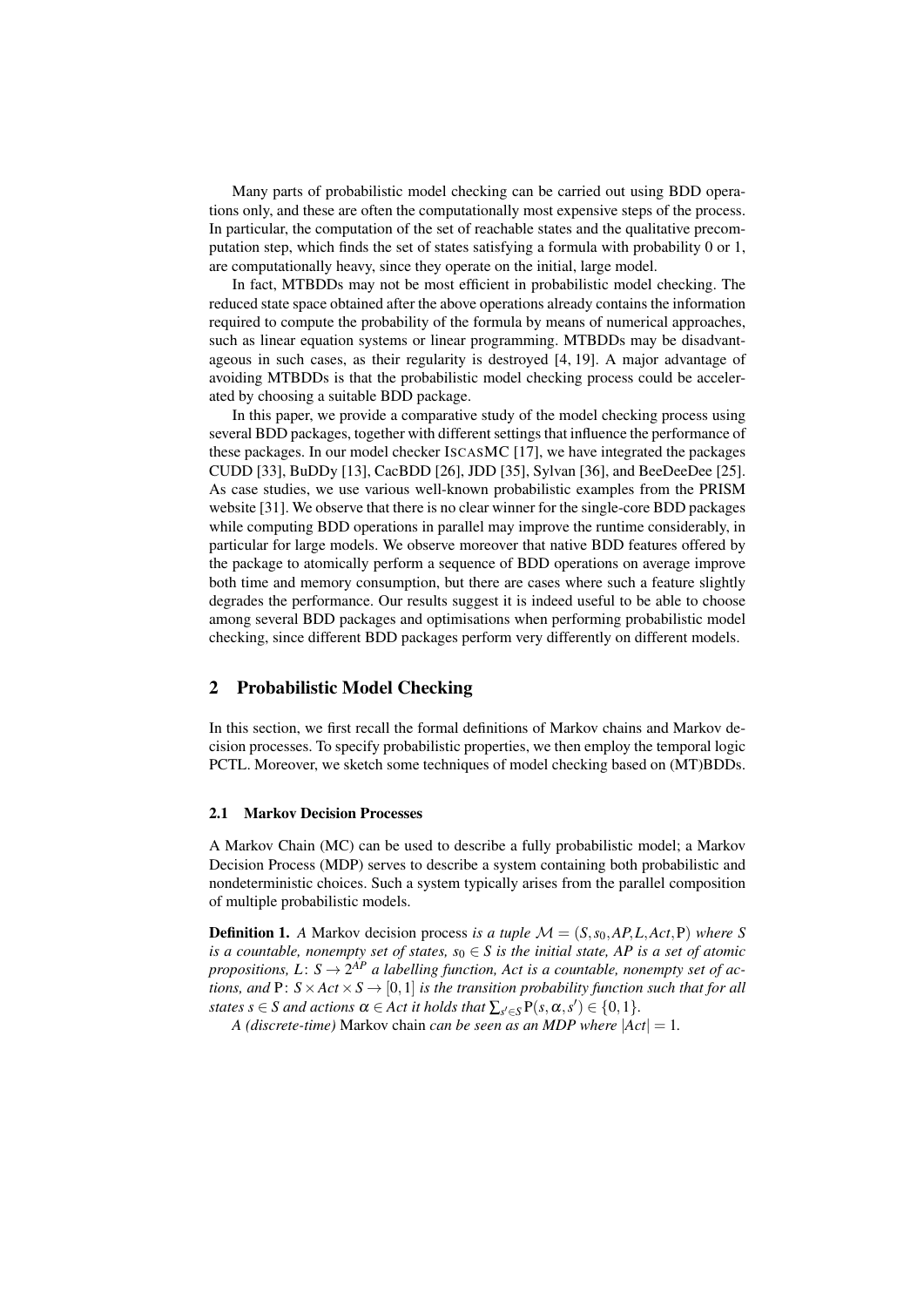### 2.2 PCTL Model Checking

Now we introduce the probabilistic logic PCTL, which we use in our case studies.

Definition 2. *A PCTL formula is a state formula* φ *defined by the following grammar, where a*  $\in$  *AP is an atomic proposition,*  $\bowtie \in \{<,>,\geq,\leq\}$ *, p*  $\in$  [0,1]  $\cap \mathbb{Q}$ *, n*  $\in \mathbb{N}$ *, and*  $\psi$ *is a path formula.*

$$
\begin{aligned}\n\phi &::= a \mid \phi \wedge \phi \mid \neg \phi \mid \mathcal{P}_{\bowtie p}[\psi] \\
\psi &::= \mathbf{X}\phi \mid \phi \mathbf{U} \phi \mid \phi \mathbf{U}_{\leq n} \phi\n\end{aligned}
$$

*A* qualitative *formula is a formula where each p in*  $\mathcal{P}_{\bowtie p}[\cdot]$  *is either 0 or 1.* 

We use standard derived operators such as  $\phi_1 \lor \phi_2 = \neg(\neg \phi_1 \land \neg \phi_2)$ , *false* =  $a \land \neg a$ , *true* =  $\neg$ *false*,  $\mathbf{F}\phi$  = *true* U  $\phi$ ,  $\mathbf{G}\phi$  =  $\neg$ **F** $\neg$  $\phi$  and their bounded counterparts.

PCTL model checking is performed by a recursive descent into the formula under consideration. For model checking the PCTL formula  $\mathcal{P}_{\bowtie p}[\psi]$  over a MC M, we first need to compute the probability that a path starting from each state *s* satisfies the path formula  $\psi$ , which is denoted  $p_s(\psi)$ . We divide all states into three disjoint sets:  $S^{no}$ ,  $S<sup>yes</sup>$ , and  $S<sup>2</sup>$ ; we call this operation the *precomputation*. The sets  $S<sup>no</sup>$  and  $S<sup>yes</sup>$  contain the states *s* such that  $p_s(\psi)$  is trivially 0 and 1, respectively. The remaining states belong to *S*<sup>2</sup>. In order to compute  $p_s(\psi)$  for  $s \in S^2$ , we reduce it to solving a linear equation system iteratively. The remaining work is straightforward: we just compare the results with  $\bowtie$ *p*. Model checking PCTL over MDPs is similar, but it should deal with adversaries (schedulers, policies) and fairness because MDPs are non-deterministic models, see [7].

#### 2.3 BDD-Based Probabilistic Symbolic Model Checking

In this section, we recall BDDs and MTBDDs. Then, we briefly discuss symbolic model checking using BDDs.

The concept of (reduced ordered) binary decision diagrams (BDDs) was proposed by Bryant [9], based on early works in [1, 24]. A BDD represents a Boolean function  $f(x_1, x_2, \ldots, x_n)$ . It is a rooted directed acyclic graph [2] where terminal nodes (leaves) are labelled with either 0 or 1. Non-terminal nodes contain a variable label  $x_i$  and two edges labelled 0 and 1, typically called the low and the high edge. Each non-terminal node represents the Boolean expression  $(\neg x_i \land f_{x_i=0}) \lor (x_i \land f_{x_i=1})$ , where the cofactors  $f_{x_i=0}$  and  $f_{x_i=1}$  are represented by the target nodes of the low and the high edge, respectively. Furthermore, variable labels  $x_i$  appear along paths in the BDD according to an ordering. Finding a good variable ordering is critical for the performance of symbolic model checking; good heuristics exist, which are beyond the scope of this paper. Reduction rules that remove redundant and duplicate nodes ensure that BDDs represent Boolean functions canonically.

Some BDD packages use *complement edges* as further edge labels to denote negation of a Boolean function, which results in efficient negation and allows optimisations that are beyond the scope of this paper. To construct and manipulate BDDs efficiently, BDD packages usually have a unique node table to store all the BDD nodes and provide a way to access nodes in constant time. They also have a cache that stores previously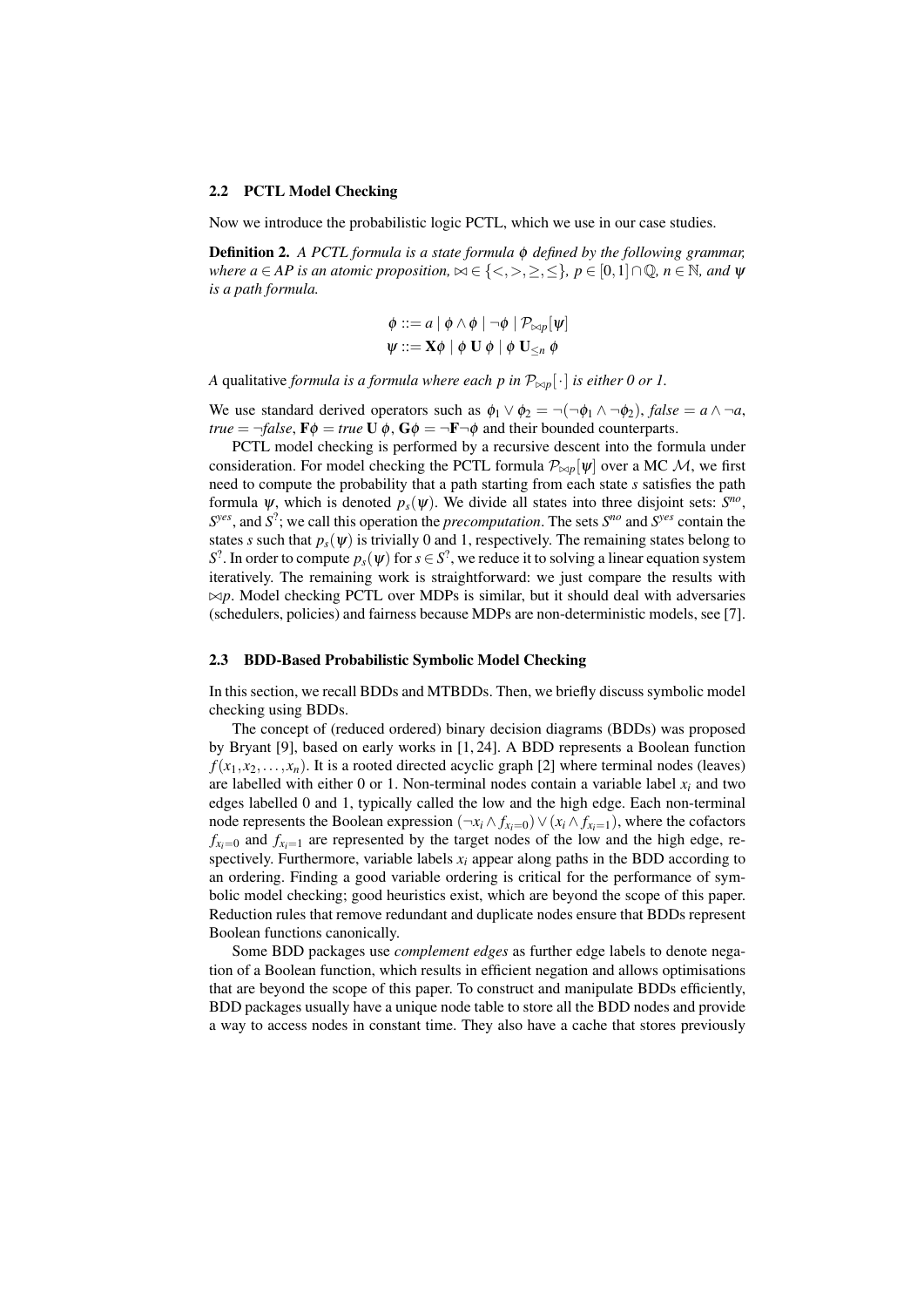

Figure 1. Overview of the data structures used by the model checking algorithm

computed results to avoid duplicate computations. The *initial node size* and *initial cache size* are the initial numbers of entries in the unique node table and the cache, respectively.

*MTBDDs.* The papers [12, 16] use a variant of BDDs to represent general matrices. It is claimed that MTBDDs are the space-optimal representation of both dense and sparse matrices, and of permutation matrices [16]. Unlike BDDs, the terminal nodes in MTB-DDs are not restricted to be 0 or 1. (MT)BDDs enable storing and manipulating very large matrices in a symbolic manner due to their shared structures. Symbolic encoding of MDPs with (MT)BDDs can be then applied directly, see [5].

*BDD-based Probabilistic Symbolic Model Checking.* Figure 1 gives an overview of the data flow during model checking for PCTL formulas. The data structures with white background are symbolically stored as (MT)BDDs while the data structures with grey background are stored explicitly. Given a PCTL formula  $\mathcal{P}_{\bowtie p}[\psi]$  and a description of the model, the common procedure is to first encode the transition relation of the model as MTBDDs and the formula and initial states as BDDs. Moreover, a BDD copy of the transition relation is constructed by abstracting the probabilities between the states. The resulting transition relation is the adjacency matrix of the underlying graph. Then the reachability analysis identifies the reachable states of the model. By employing the *reachE* and *prob1E* iterations proposed in [14], the reachable states are divided into the three sets we mentioned before, namely  $S^{no}$ ,  $S^{yes}$ , and  $S^2$ .

In the next step, one computes the probability of  $\psi$  by solving a linear equation system for MCs, or a Linear Programming (LP) problem for MDPs. First, the transition relation MTBDD is transformed to a probability sparse matrix, which is used to encode the corresponding LP problem to compute the probabilities. In practice, approximate value iteration is often used. The resulting reachability probability is then compared with  $\bowtie p$  to decide whether  $\mathcal{P}_{\bowtie p}[\psi]$  is satisfied. For nested PCTL formulas, the smallest state subformula is handled first, and then the above procedure is recursively applied while traversing through the abstract syntax tree of the formula in a bottom up order.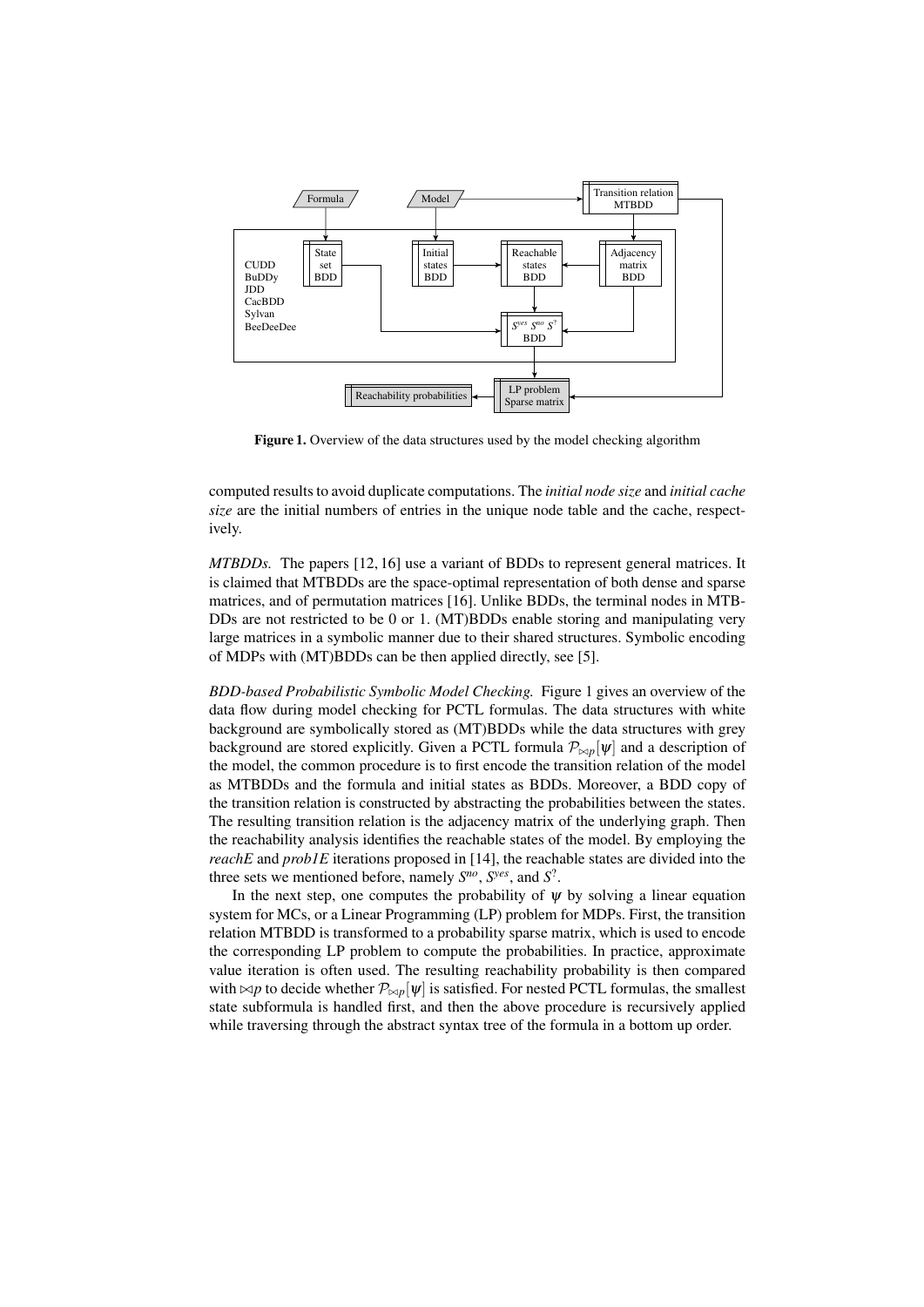*And-Exist Optimisation.* One of the first steps in the PCTL model checking algorithm is the computation of the states that are reachable from the initial states. These are obtained by a fix-point computation of the transition probability matrix for MCs or of the transition probability function for MDPs starting from the set of initial states. For simplicity, consider the MC case and define the function *Post*:  $2^S \rightarrow 2^S$  as  $Post(X) =$  $\{s' \in S \mid \exists s \in X.P(s, s') > 0\}$ . Symbolically, we can represent this operation as  $\exists V.R \land T$ where  $R$  is the BDD encoding the set of states  $X$ ,  $T$  the BDD encoding the adjacency matrix, and *V* are the variables representing the current states. The resulting BDD encodes the set of next states (using variables  $\hat{V}$ ); by means of a variable renaming from  $\widehat{V}$  to *V*, we convert it to represent the states in *Post*(*X*).

A similar construction underlies the computation of the predecessor states; this operation is the base of the precomputation step that, even for general PCTL properties, may be performed very frequently and it is quite time consuming.

In the above two computations, we first have to build the conjunction of two BDDs encoding the current states and the adjacency matrix and afterwards to remove a number of variables from this conjunction by existential quantification such as ∃*v*.*bdd*<sup>1</sup> ∧*bdd*2. It is often the case that the BDD representing the conjunction is quite large. Therefore, building *bdd*1∧*bdd*<sup>2</sup> and afterwards applying the existential quantification is often very slow. On the other hand, the BDD obtained after the existential quantification is often quite small. To improve this operation, many BDD packages support a so-called And-Exist (relational product) operator, in which these two steps are performed at once. This means that the construction of the intermediate BDD  $bdd_1 \wedge bdd_2$  can be avoided, so as to reduce computation time and memory consumption.

## 2.4 BDD Packages

In this paper, we study the performance of six different BDD packages: CUDD [33], BuDDy [13], CacBDD [26], JDD [35], Sylvan [36], and BeeDeeDee [25]. CUDD is a well-known BDD implementation used in several model checkers. BuDDy has been integrated in several theorem provers and provides many efficient BDD operations. As for CacBDD, experiments in [26] show that it outperforms CUDD in many benchmarks. JDD is a BDD package implemented in Java. Sylvan is a novel parallel decision diagram implementation that parallelises the BDD operations [36]. BeeDeeDee is a recent Java thread-safe implementation of a BDD package. We remark that we are aware of other BDD packages including ABCD [8], PBF [37], Janssen's BDD [22], Carnegie Mellon's BDD [30], BDDNOW [29], and CAL BDD [32]: they are not included in our tool as these packages are outdated and no longer maintained since 2000. Two recently updated packages are BiDDy [28] and MEDDLY [3], however they lack certain basic operations and can therefore not be compared to the other packages.

*CUDD* is a C implementation of BDDs and MTBDDs developed by Fabio Somenzi, University of Colorado at Boulder. It provides support for operating with ordinary BDDs, Algebraic Decision Diagrams (ADDs), and Zero-suppressed Binary Decision Diagrams (ZDDs). ADDs are a special implementation of MTBDDs that are used, for instance, by PRISM as its MTBDD implementation. The three types of decision diagrams provide essentially the same set of operations; this means, for instance, that an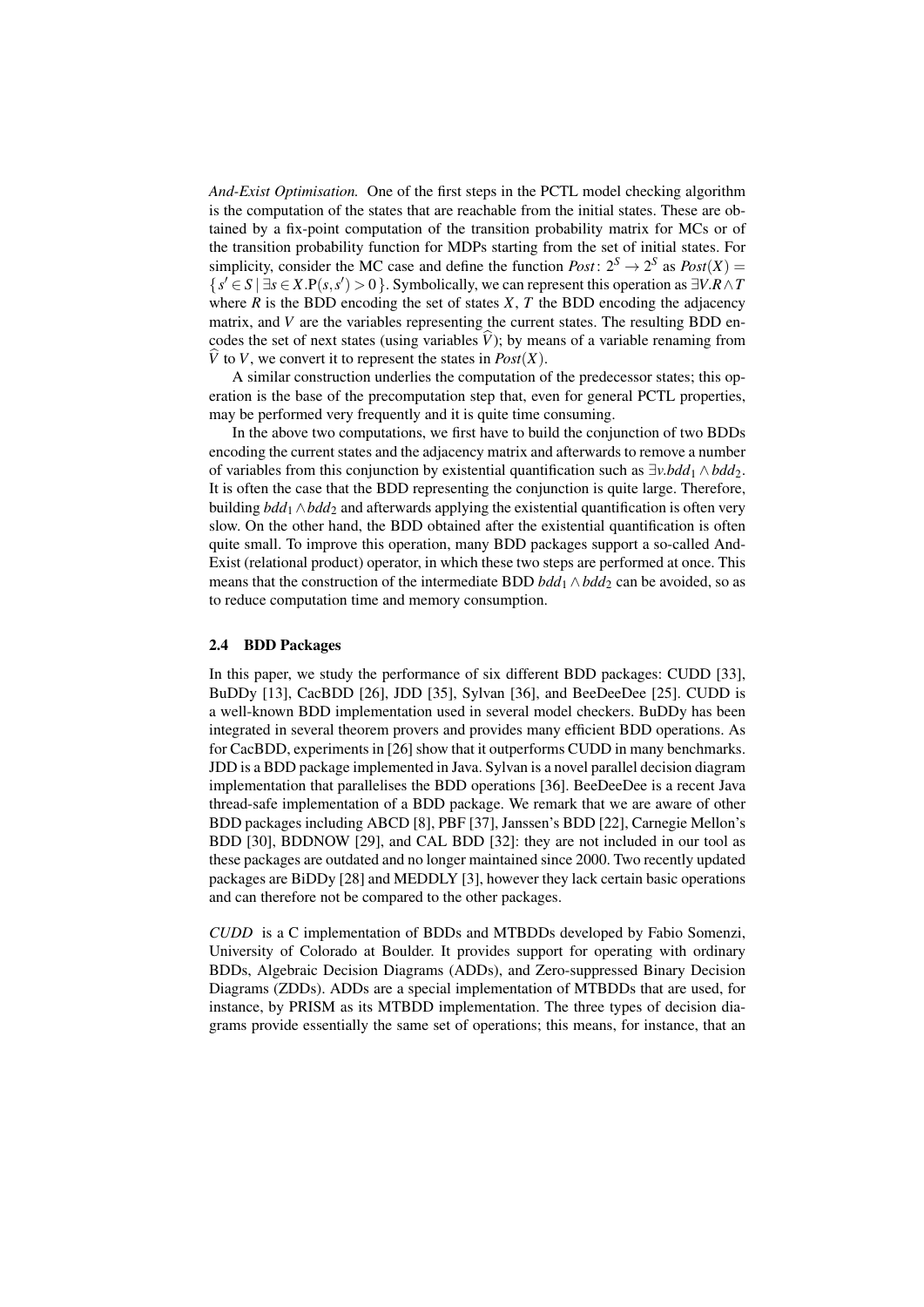| <b>BDD</b><br>engine | implementation MTBDDs/<br>language | <b>ADDs</b> |   | dynamic var<br>ZDDs And-Exist<br>reordering |   | remarks             |  |
|----------------------|------------------------------------|-------------|---|---------------------------------------------|---|---------------------|--|
| <b>CUDD</b>          |                                    | v           | v | $\mathbf{v}(X)$                             |   |                     |  |
| <b>BuDDy</b>         |                                    | х           | х | v                                           | v |                     |  |
| CacBDD               | $C++$                              |             | х | V                                           |   | dyn. cache mgmt.    |  |
| JDD                  | Java                               | Х           | v | v                                           | х |                     |  |
| Sylvan               |                                    | х           | х | v                                           | Х | supports multi-core |  |
| <b>BeeDeeDee</b>     | Java                               | х           |   |                                             |   | thread-safe         |  |

Table 1. Overview of the features of the BDD packages used.

operation available when operating with BDDs is also available for ADDs. A notable exception is the And-Exist operation that is not yet available for ADDs. Besides its several operations on BDDs, ADDs, and ZDDs, CUDD also supports the conversion of BDDs into ADDs or ZDDs and vice versa. In addition, it also provides a large assortment of variable reordering methods. Though written in C, it provides a C++ interface that provides overloaded operators and that offers to free the decision diagrams that are no longer used by the application.

*BuDDy* is a BDD package implemented in C by Jørn Lind-Nielsen as a Ph. D. project on model checking finite state machines. It supplies most useful operations for the manipulation of BDDs as well as functions for integer arithmetic like addition and relational operations like And-Exist. It provides also several highly efficient vectorised BDD operations and it supports dynamic variable reordering and garbage collection.

*CacBDD* is a BDD package written in C++ by Guanfeng Ly. It supports common BDD operations as well as other useful operations like the multiple-operand And-Exist. An interesting aspect of CacBDD is its dynamic cache management algorithm and lazy garbage collection that offer remarkable improvements in the performance of the BDD operations at the expense of free physical memory.

*JDD* is, unlike the previous BDD packages, a pure Java BDD package developed by Arash Vahidi. JDD supports BDDs as well as ZDDs and it has been originally inspired by BuDDy. Though it is implemented purely by Java, it is still an efficient BDD package and, thanks to its new cache scheme, JDD's memory usage per node is less than BuDDy, which is the major advantage of JDD.

*Sylvan* is a parallel decision diagram package implemented in C by Tom van Dijk as a Ph. D. project on multi-core decision diagrams. It uses work-stealing and scalable parallel data structures to provide parallelisation of algorithms on decision diagrams. Sylvan currently supports BDDs and list decision diagrams, which are a variation of multivalued decision diagrams. Among the implemented parallel BDD operations, Sylvan provides other useful operations for model checking such as And-Exist and the Relnext operation that combines And-Exist with variable renaming. It has been designed as an extensible framework with custom BDD operations in mind and features parallel garbage collection.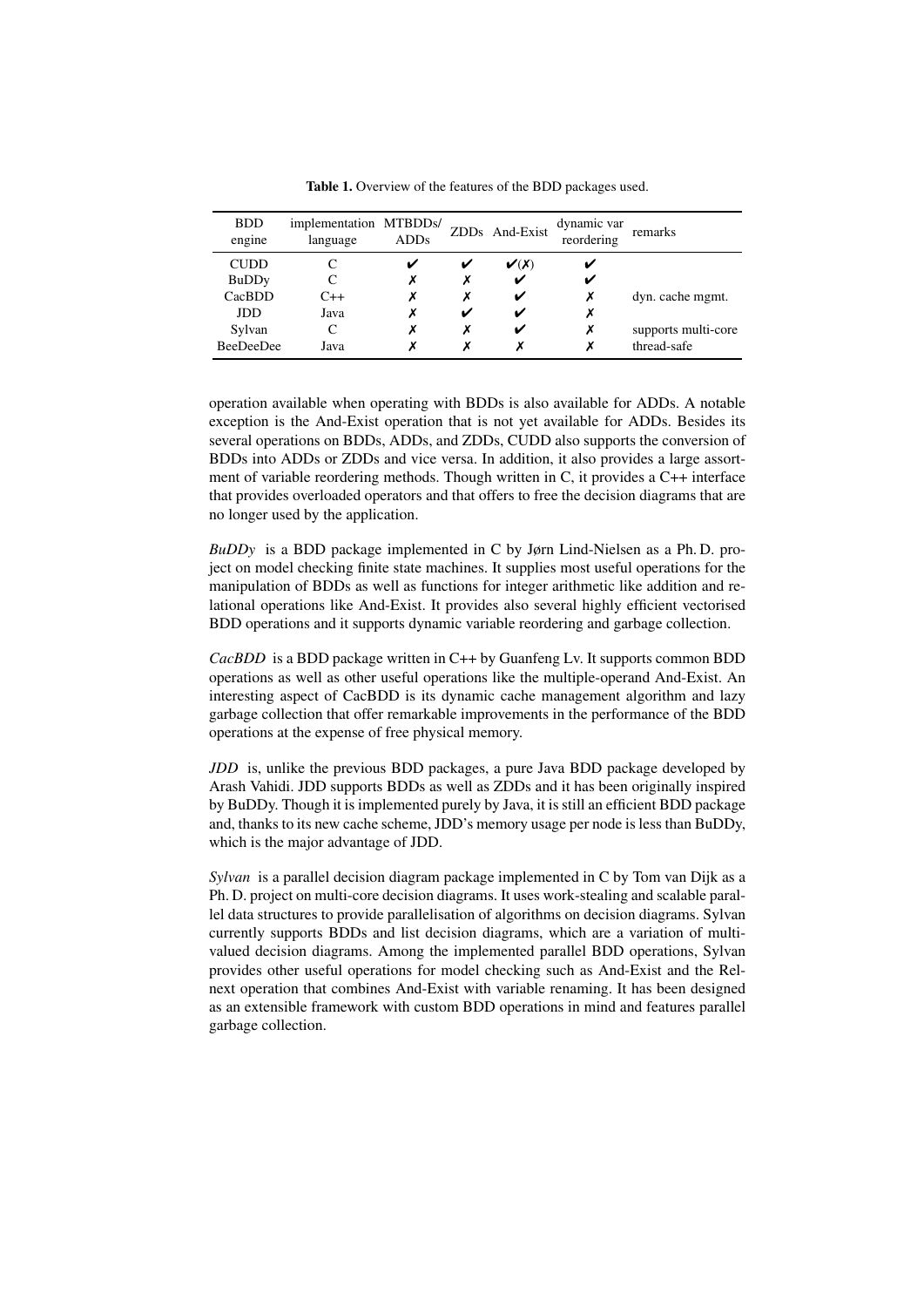*BeeDeeDee* is a thread-safe BDD package implemented in Java developed by Juliasoft, a spin-off company from the University of Verona. It supports the most common BDD operations. Thread-safety allows for sharing BDD nodes between threads, thus reducing the memory footprint when used in multi-threaded model checking. To improve its performance, BeeDeeDee uses the most modern techniques for multi-threading in Java such as the split locks that are used to control the concurrent garbage collection and the concurrent accesses to the node table.

An overview of the features of the considered BDD packages is given in Table 1.

## 3 Experimental Results

In order to compare the different BDD packages, we have implemented the BDD-based probabilistic model checking methods in our tool ISCASMC [17].

In ISCASMC, we provide a common high level Java interface to interact with the specific BDD packages, each of them wrapped into a dedicated Java class. This separates the BDD implementations from the model checking algorithms and enables extending the tool with new or updated BDD packages, without having to change other parts of the tool. ISCASMC is mainly implemented in Java and it uses Java Native Access  $( JNA)^1$  to call BDD libraries written in C or C++. JNA is a library decreasing the programmer's effort to call native methods from Java. JNA introduces a small overhead compared to using Java Native Interface (JNI). The overhead turned out to be negligible compared to the total runtimes.

Since we use some features that are not provided natively by all BDD packages, like the And-Exist operation, we have implemented ISCASMC such that it falls back to use ordinary BDD operations when these features are not available. The BDD package to use in the model checking process can be chosen by setting the corresponding ISCASMC command line option. We do not use dynamic variable reordering, since it is not supported by all BDD packages we compare. Also, the reorder algorithm typically has a high performance cost and good static orders were available for the models under consideration.

*Experimental Setting and Models.* We have performed several experiments on the BDD packages by tuning their settings. All experiments have been performed on a Linux machine with an Intel Core i7-4790 processor at 3.6GHz with 16GB of RAM of which only 8GB are usable by ISCASMC. The time-out for the experiments is 30 minutes.

Table 2 shows the models and the path properties taken from the PRISM website [31] we used for the experiments: the IEEE 1394 FireWire protocol (implementation) [34] ("firewire-impl"), the Google File System model [6] ("google"), the Asynchronous Leader Election protocol [21] ("leader"), the Dining Cryptographers protocol [11] ("dining-crypt"), the Dining Philosophers protocol with no fairness assumption [15] ("phil-nofair"), and the Workstation cluster [18] ("cluster"). Except for the "cluster" and "google" models that are Continuous Time Markov Chains  $(CTMCs)^2$ ,

<sup>1</sup> https://github.com/twall/jna#readme

<sup>&</sup>lt;sup>2</sup> As we consider qualitative unbounded properties, they can be checked by transforming the CTMCs to the corresponding embedded Markov chains.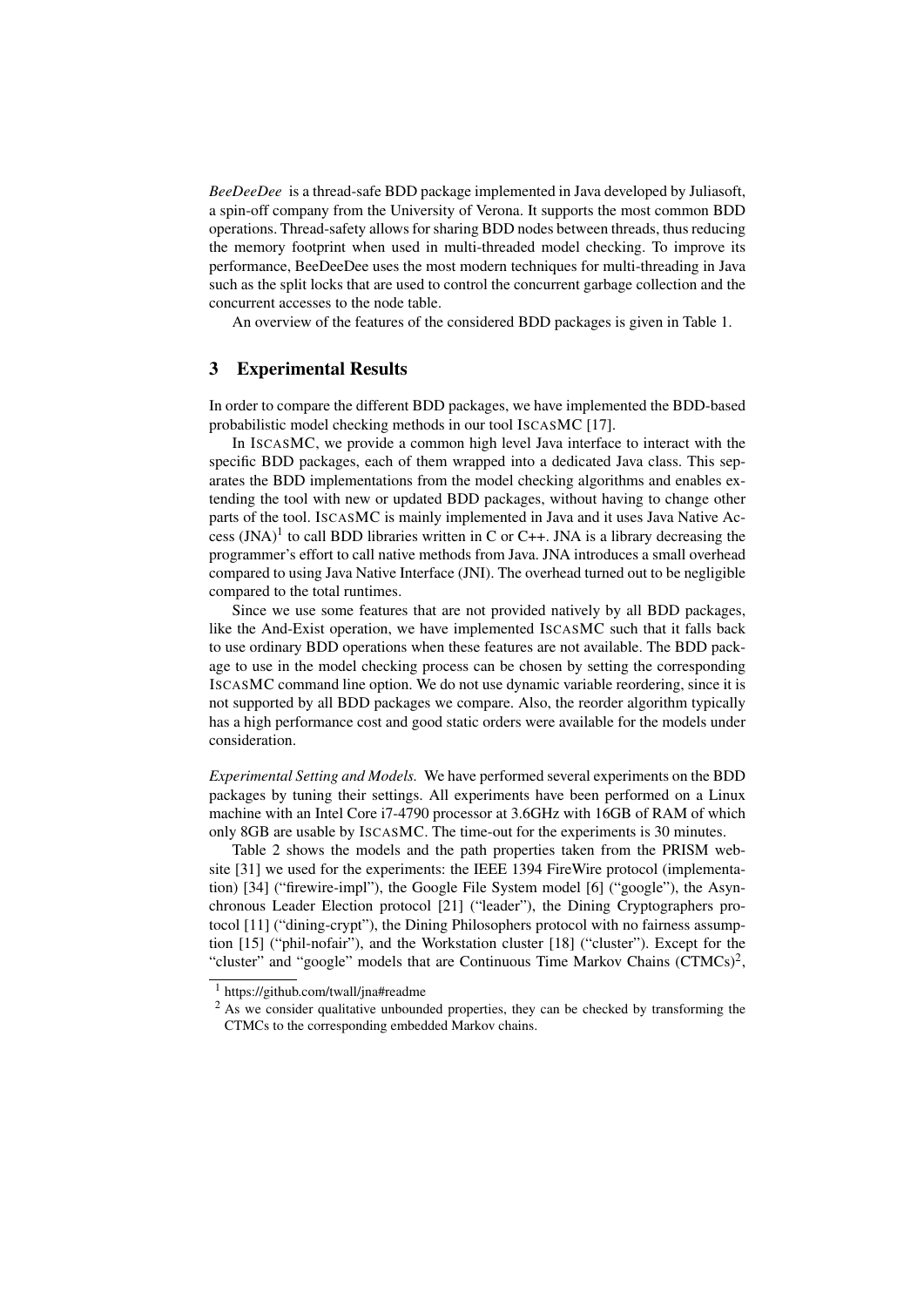| model         | path property $\psi$                           |  |  |  |  |
|---------------|------------------------------------------------|--|--|--|--|
| firewire-impl | $\mathbf{F}((s1=8 \& s2=7)   (s1=7 \& s2=8))$  |  |  |  |  |
| leader        | $\bf{F}$ ("elected")                           |  |  |  |  |
| dining-crypt  | $\mathbf{F}$ ("done" & parity=func(mod, N, 2)) |  |  |  |  |
| phil-nofair   | $\bf{F}$ ("eat")                               |  |  |  |  |
| cluster       | $\bf{F}$ ("premium")                           |  |  |  |  |
| google        | F ("light_hardware_disaster")                  |  |  |  |  |

Table 2. Models and properties.

other models are MDPs. The actual formula we checked is  $P_{\geq 1}[\psi]$  for the firewire-impl, leader, cluster, and google models while it is of the form *filter*(*forall*, *cond*  $\Rightarrow$   $P_{\geq1}[\psi]$ ) for the remaining dining-crypt (where *cond* is "*hungry*") and phil-nofair (where *cond* is *pay* = 0) models. The keyword *filter* allows us to analyse the property in a given set of states we are interested in: *filter*(*forall*, (*cond*)  $\Rightarrow$   $P_{\geq 1}[\psi]$ ) is satisfied whenever for all states satisfying *cond* the property  $P_{\geq 1}[\psi]$  holds. Note that the initial state may or may not be considered in the analysis, depending on whether it satisfies *cond*.

*Remark 1.* All the properties we consider here are qualitative properties, so they can be decided by using the information from the sets *S yes* , *S no*, and *S* ? obtained from the precomputation step on BDDs. This allows us to measure the time spent by ISCASMC working with only (MT)BDDs, so we get a better understanding of the effects of the different packages and options on the time spent for checking the formulas. We do use MTBDDs to construct the transition relation, as doing so is easier than just using BDDs. The construction never took a significant amount of time.

We further emphasise that our tool can handle quantitative properties. For quantitative properties, various BDD packages will produce the same problem instance but –mostly– in different orders. This will further influence performance of the linear programming problem solvers in a way that is loosely connected to the BDD packages.

*Running Time.* Table 3 shows the running time in seconds for the six different engines CUDD, BuDDy, CacBDD, JDD, BeeDeeDee, and Sylvan. We repeated each experiment 10 times and report the rounded average time of the 10 runs. We used CUDD as a pure BDD package (cudd-bdd) or as a pure MTBDD package (cudd-mtbdd) while for Sylvan we considered the sequential computation with 1 worker (sylvan-1) or the parallel computation with 7 workers (sylvan-7); we use 7 workers instead of 8 to reserve a processor core for other threads in Java and the operating system, as explained at the end of the section. We kept the default values for the BDD packages except for the initial cache size that we set to  $2612440$  entries and the initial node size to  $1250000$ entries, for packages supporting such options. Moreover, we enabled the And-Exist optimisation for all packages whenever supported natively (see further below). For each model, we considered several instances corresponding to different parameter choices. For example, for the model "firewire-impl", we considered the values 36, 45, 54, and 63 for the parameter "delay". We marked by '–TO–' the cases where the computation took more than 30 minutes and by '–MO–' the computations using more than 8GB of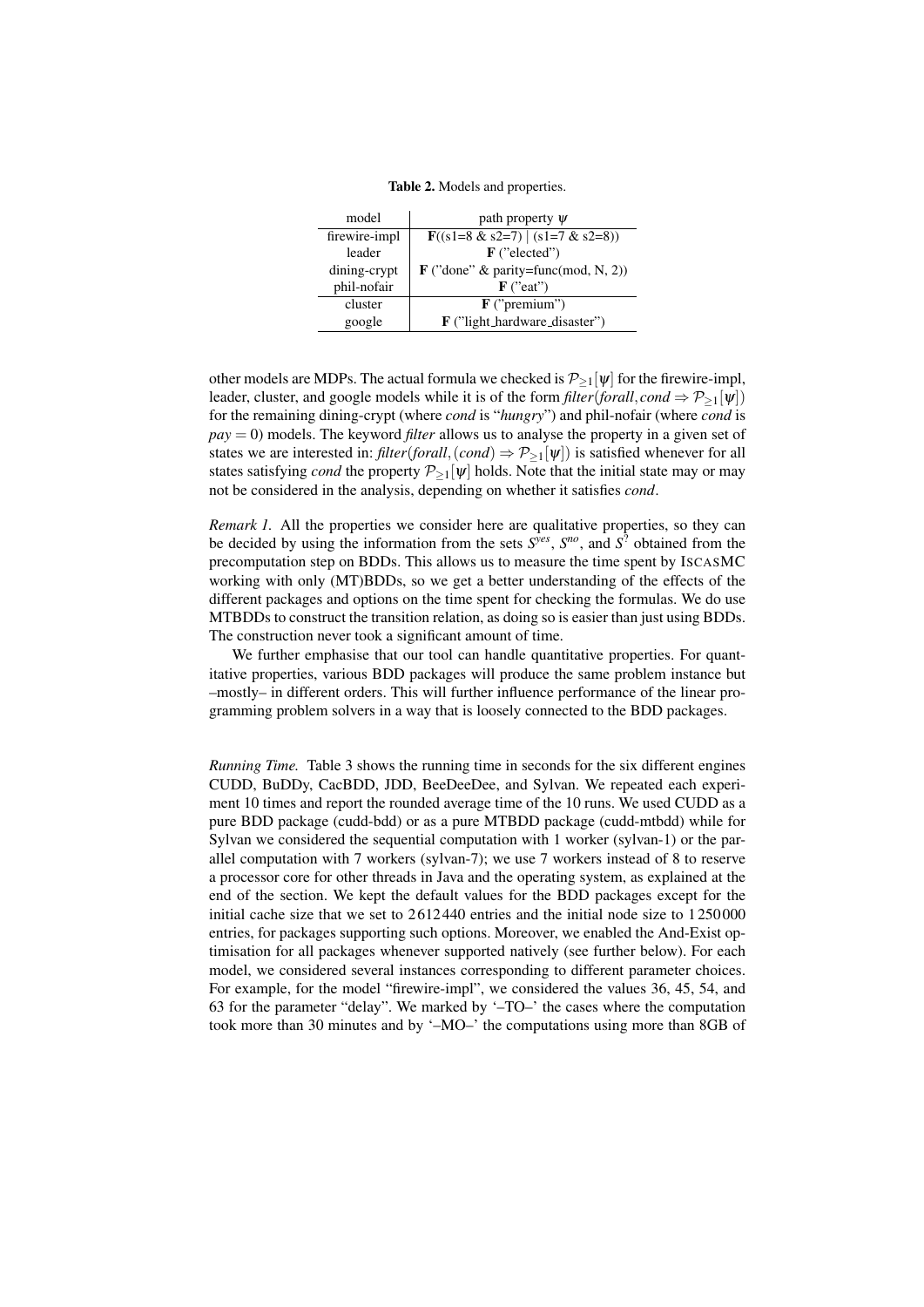|                      |                       |      |                |      |                 |                       | time (secs) |              |                  |            |     |     |  |
|----------------------|-----------------------|------|----------------|------|-----------------|-----------------------|-------------|--------------|------------------|------------|-----|-----|--|
| <b>BDD</b><br>engine | cluster $\frac{1}{N}$ |      |                |      |                 | firewire-impl / delay |             |              |                  | leader / N |     |     |  |
|                      | 1536                  | 1792 | 2048           | 2304 | 36              | 45                    | 54          | 63           | 6                | 7          | 8   | 9   |  |
| cudd-mtbdd           | 63                    | 92   | 125            | 170  | 109             | 65                    | 69          | 86           | 11               | 58         | 218 | 709 |  |
| cudd-bdd             | 40                    | 54   | 75             | 95   | 65              | 43                    | 42          | 45           | 7                | 25         | 86  | 301 |  |
| buddy                | 4                     | 4    | 6              | 7    | 78              | 46                    | 51          | 82           | 7                | 48         | 165 | 662 |  |
| cacbdd               | 21                    | 28   | 40             | 53   | 87              | 71                    | 72          | 85           | 8                | 28         | 95  | 410 |  |
| jdd                  | 4                     | 4    | $\overline{7}$ | 7    | 88              | 49                    | 54          | 77           | 8                | 47         | 170 | 637 |  |
| beedeedee            | 7                     | 8    | 12             | 16   | 91              | 55                    | 61          | 61           | 11               | 42         | 183 | 853 |  |
| sylvan-1             | 5                     | 5    | 8              | 8    | 74              | 48                    | 50          | 54           | 7                | 27         | 111 | 615 |  |
| sylvan-7             | 5                     | 5    | 8              | 8    | 29              | 26                    | 27          | 28           | 4                | 9          | 28  | 139 |  |
|                      | google / M            |      |                |      | phil-nofair / N |                       |             |              | dining-crypt / N |            |     |     |  |
|                      | 500                   | 1000 | 1500           | 2000 | $\tau$          | 8                     | 9           | 10           | 25               | 30         | 35  | 40  |  |
| cudd-mtbdd           | 8                     | 32   | 85             | 144  | 25              | 98                    |             | $339 - MO -$ | 13               | 44         | 68  | 206 |  |
| cudd-bdd             | 6                     | 22   | 56             | 91   | 19              | 74                    |             | $268 - MO-$  | 9                | 17         | 31  | 51  |  |
| buddy                | 4                     | 9    | 23             | 30   | 24              | 122                   | 465         | $-TO$ -      | 18               | 41         | 91  | 169 |  |
| cacbdd               | 5                     | 15   | 42             | 68   | 13              | 51                    |             | $194 - MO-$  | 5                | 8          | 13  | 21  |  |
| jdd                  | 4                     | 10   | 25             | 34   | 37              | 203                   | 706         | $-TO-$       | 19               | 39         | 92  | 172 |  |
| beedeedee            | 6                     | 22   | 56             | 97   | 32              | 136                   |             | $514 - TO-$  | 20               | 48         | 101 | 166 |  |
| sylvan-1             | 5                     | 12   | 32             | 46   | 20              | 120                   | 500         | $-TO-$       | 6                | 11         | 18  | 56  |  |
| sylvan-7             | 6                     | 12   | 30             | 35   | 5               | 25                    |             | $102 - MO-$  | 6                | 8          | 16  | 47  |  |

Table 3. ISCASMC performances with different BDD packages where the values are the rounded average running time of 10 executions.

RAM. We highlighted the best runtimes among all packages in bold font; we marked also the best runtimes excluding sylvan-7 so to consider only sequential computations.

By looking at the results in Table 3, we can immediately see that no BDD package outperforms the others in all case studies. The first thing we note is that Sylvan-7 takes a large advantage from its parallel operations for the high time-consuming models, but the overhead induced by the synchronisation on the parallel operations penalise it on small cases. If we focus on Sylvan-1 and the other sequential BDD packages, we note that for the CTMC models "cluster" and "google" BuDDy and JDD perform better than the other packages, while for the remaining MDP models the best are CUDD as BDD ("firewire-impl" and "leader") and CacBDD ("phil-nofair" and "dining-crypt"). We remark that Sylvan-1 is usually very close to the best-performing BDD packages for "cluster" and "dining-crypt". The CUDD package remains the default choice of most of the symbolic (probabilistic) model checkers, but an order of magnitude in the runtime could be saved sometimes—see the "cluster" and "dining-crypt" examples.

The overall runtime of the packages on all experiments is summarised by the next table, where we sum all entries in Table 3 excluding the failures.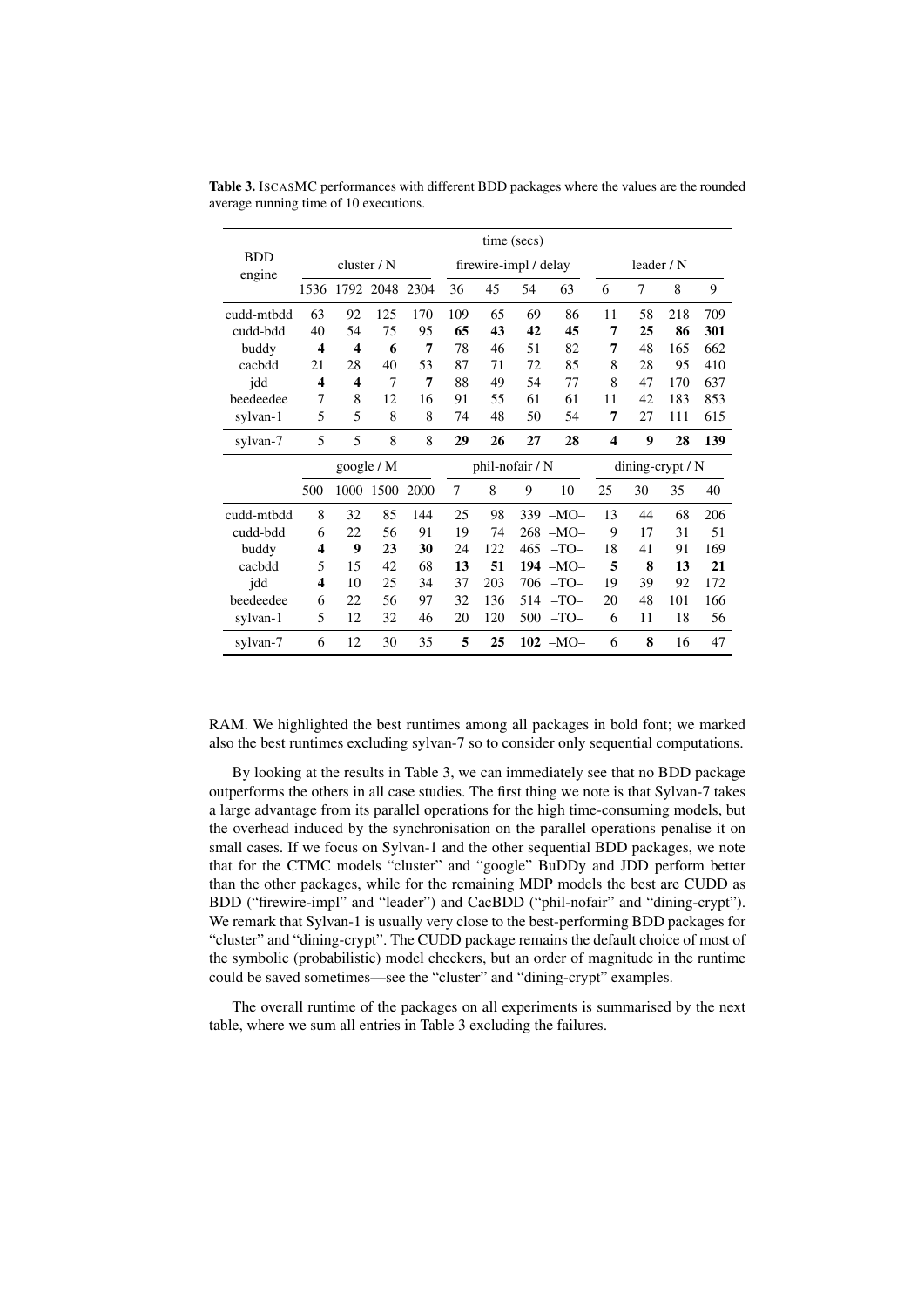

Figure 2. And-Exist Setting comparison (time).

| cudd-mtbdd cudd-bdd buddy cacbdd jdd beedeedee sylvan-1 sylvan-7 |  |  |                               |      |
|------------------------------------------------------------------|--|--|-------------------------------|------|
| 2837                                                             |  |  | 1522 2156 1433 2493 2598 1838 | -608 |

It is worthwhile to note that CUDD (as MTBDD) is always one of the slowest packages and the slowest on the overall set of experiments. This suggests that using only BDD operations sometimes improves the runtime of the model checker for probabilistic systems quite considerably.

*And-Exist Optimisation.* Figure 2 shows the effect of the use of the And-Exist optimisation in the model checking algorithm. We have performed the experiments by using the BDD packages providing native support to the And-Exist optimisation in the same setting as for Table 3; thus, we omitted CUDD (as MTBDD) and BeeDeeDee since they do not provide such an optimisation.

Each mark in the plot corresponds to the execution of the BDD package with and without the And-Exist optimisation for one instance of the models. The points below (above) the dotted line represent the cases where the usage of And-Exist has reduced (increased) the runtime. As we can see, it is in general convenient to use such an optimisation, but there are cases, like for CacBDD on "firewire-impl" and JDD on "philnofair" where it is preferable to not use And-Exist.

Figure 3 is similar to Figure 2, except for the fact that we consider the used memory instead of the runtime. We can note that usually the use of And-Exist helps in reducing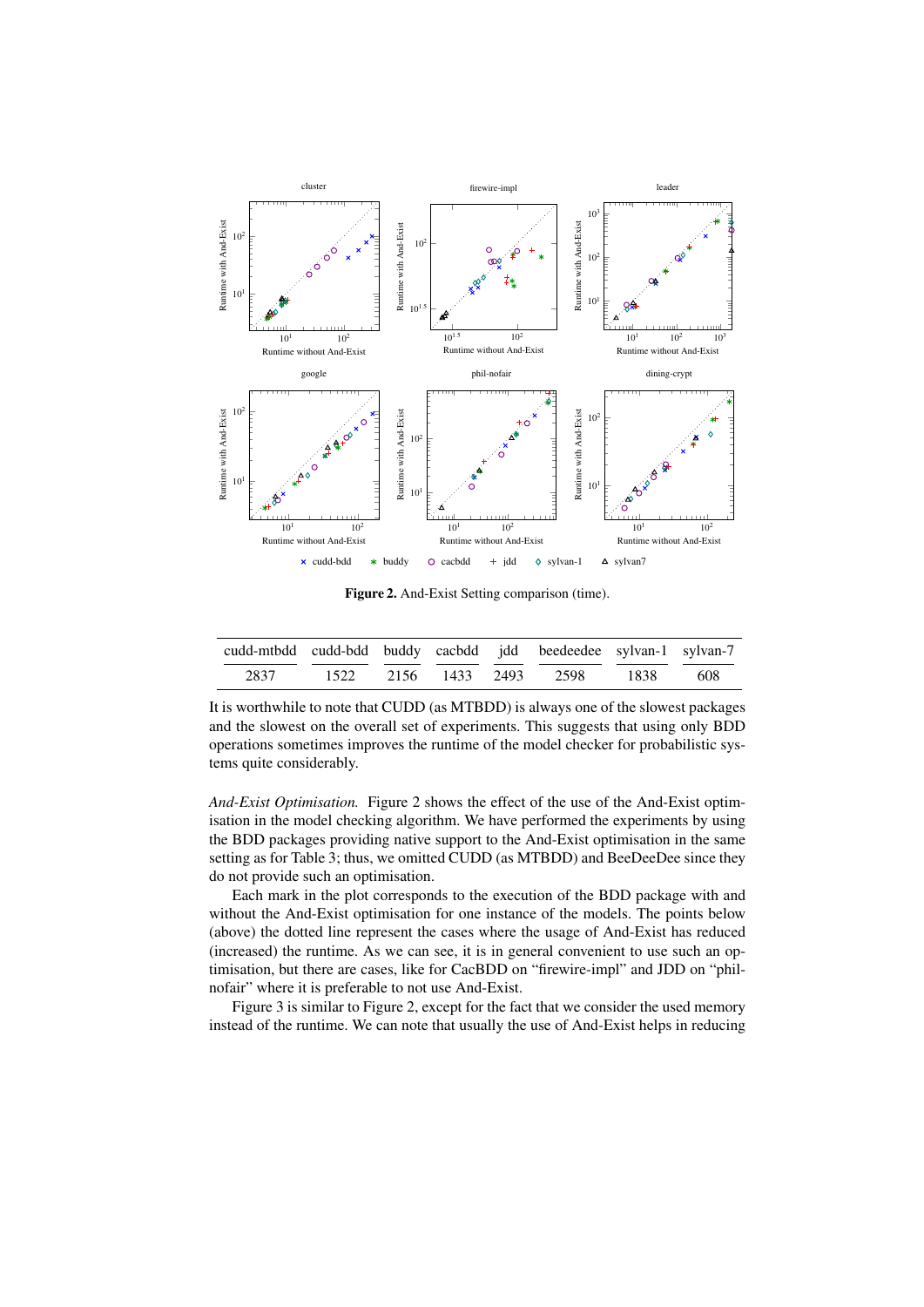

Figure 3. And-Exist Setting comparison (memory, in MB).

the memory footprint but there are cases where CUDD (as BDD) and JDD require more memory when And-Exist is used.

*Remark 2.* Due to space limitations we omit a detailed report of the memory usage of the BDD packages. We have observed, unless a memory-out is reached, irregular behaviour of memory usage. We think that it is due to the fact that different BDD packages have their own way of memory managing strategies, for instance by preferring to allocate new memory instead of performing a garbage collection.

*Impact of the Initial Cache Size.* In Figure 4 we plot the outcomes of several experiments on the "firewire-impl" model with BuDDy by varying only the initial cache size. Note that here the reference value  $D = 262144 = 2^{18}$  is one tenth of the value we used for Table 3. As one can expect, increasing this value usually improves the running time. However, we can first note a big decrease in the running time going from 0.25D to 1D; then, by enlarging the cache size to 4D, the runtime increases for then decreasing again as expected. Note that by making the cache much larger (from 18D) slightly increases the runtime again. The hashing of the elements in the cache and the locality of the cached data may be the causes of the observed behaviour.

In Figure 5 we plot the result of varying the initial cache size and node size. For the cache size, we range from  $D = 262144 = 2^{18}$  to 20D; for the node size, we range from  $0.5 \cdot 10^6$  to  $2 \cdot 10^6$ . By looking at the plots, we can note that increasing the cache size is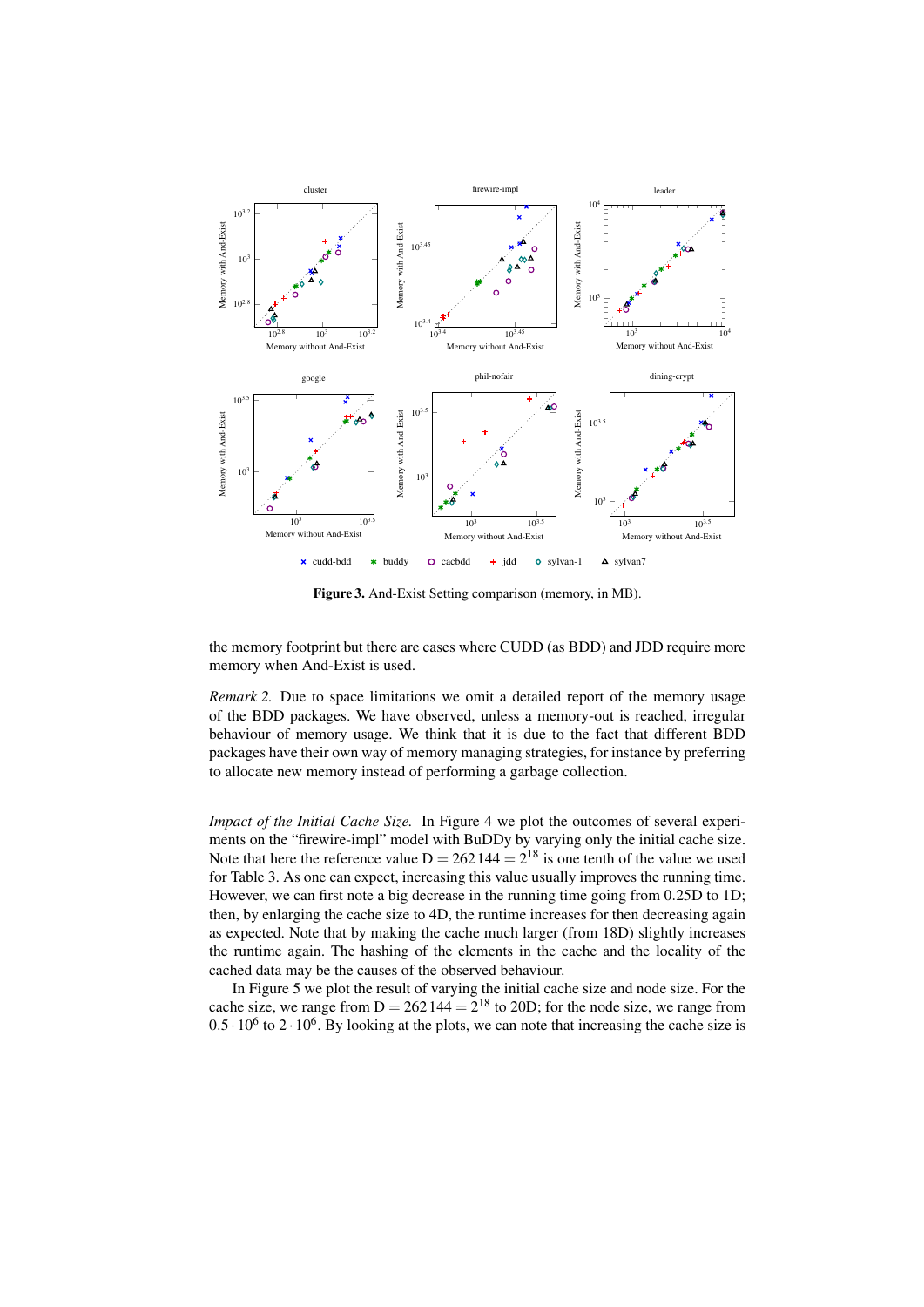

Figure 4. BuDDy performance on "firewire-impl" with different initial cache sizes.

counter-productive if the node size is too small, while it is always worth to increase the node size. Note however that increasing both parameters too much may cause a failure by memory-out.

*Effect of the Number of Workers on Sylvan.* Figure 6 shows the speedup gained by ISCASMC by using Sylvan with a different number of workers. For this case, we used a different machine equipped with 48 cores (4 AMD Opteron 6168 processors) and 128GB of RAM, but with the same time and memory limits as before.

In general, we observe that the gained speedup is correlated to the runtime size of the models. The "leader" and "phil-nofair" models result in a higher speedup. The highest speedup we obtain is with the "phil-nofair" model: here we obtain a speedup of 26.5 with 47 workers. For the "cluster", "google", "dining-crypt" examples, the speedup is at most 3. For the smallest models, the speedup increases first with the number of workers, but with too many workers the gained speedups are lost again. This behavior could be explained as follows. When reachability consists of only small BDD operations, then there is little opportunity for parallelisation. Meanwhile, all workers are competing to execute the same suboperations, which aggravates the overhead from parallelisation. For the "dining-crypt" example with  $N = 25$ , with more than 46 workers we even observe a slowdown compared to running with 1 worker.

In all experiments we observe reductions of the speedup when nearly all cores are used. This is likely to be due to the fact that all the 48 workers have to share the cores with the system processes and the Java virtual machine, thus there is an increased scheduling activity affecting the workers. Instead, with at most 47 workers, at least one core remains always available for the system processes and the Java virtual machine, so the scheduling activity is not expected to affect the workers. We can derive that in general it is better to use a number of workers at most equal to the number of cores minus 1; this is why in Table 3 and Figure 2 we use 7 workers instead of 8, as confirmed by similar experiments we performed but omitted for lack of space.

Finally, the result of a speedup of 26.5 with 47 workers is similar to results obtained with LTSmin (a C-only model checker) in [36] and suggests that Java and JNA do not have a significant impact on scalability, at least until 44 workers. The performance drop with 45–48 workers, however, is not seen in [36].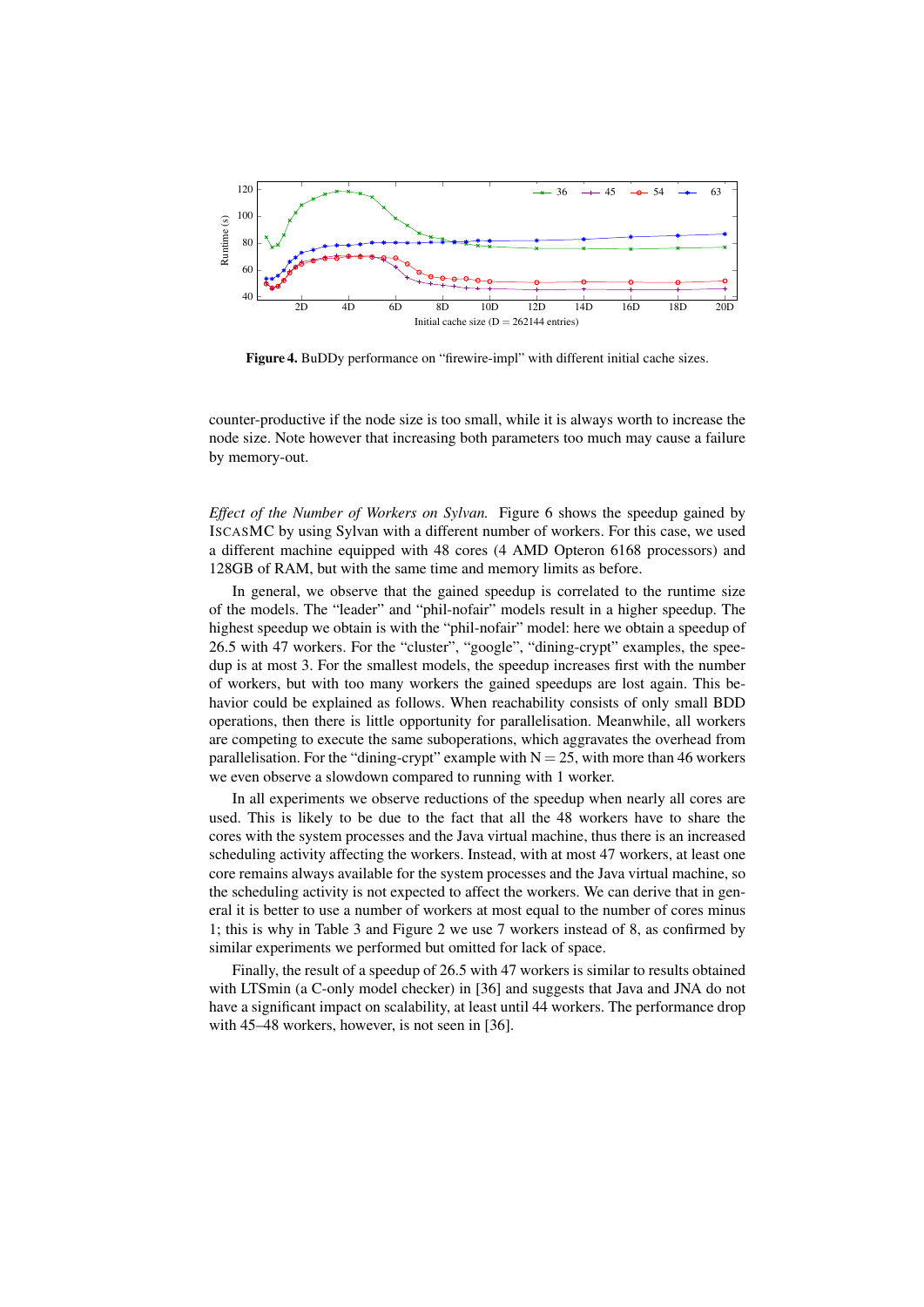

Figure 5. BuDDy performance on "firewire-impl" with different initial cache and node sizes.



Figure 6. ISCASMC speedup with Sylvan BDD package with different workers.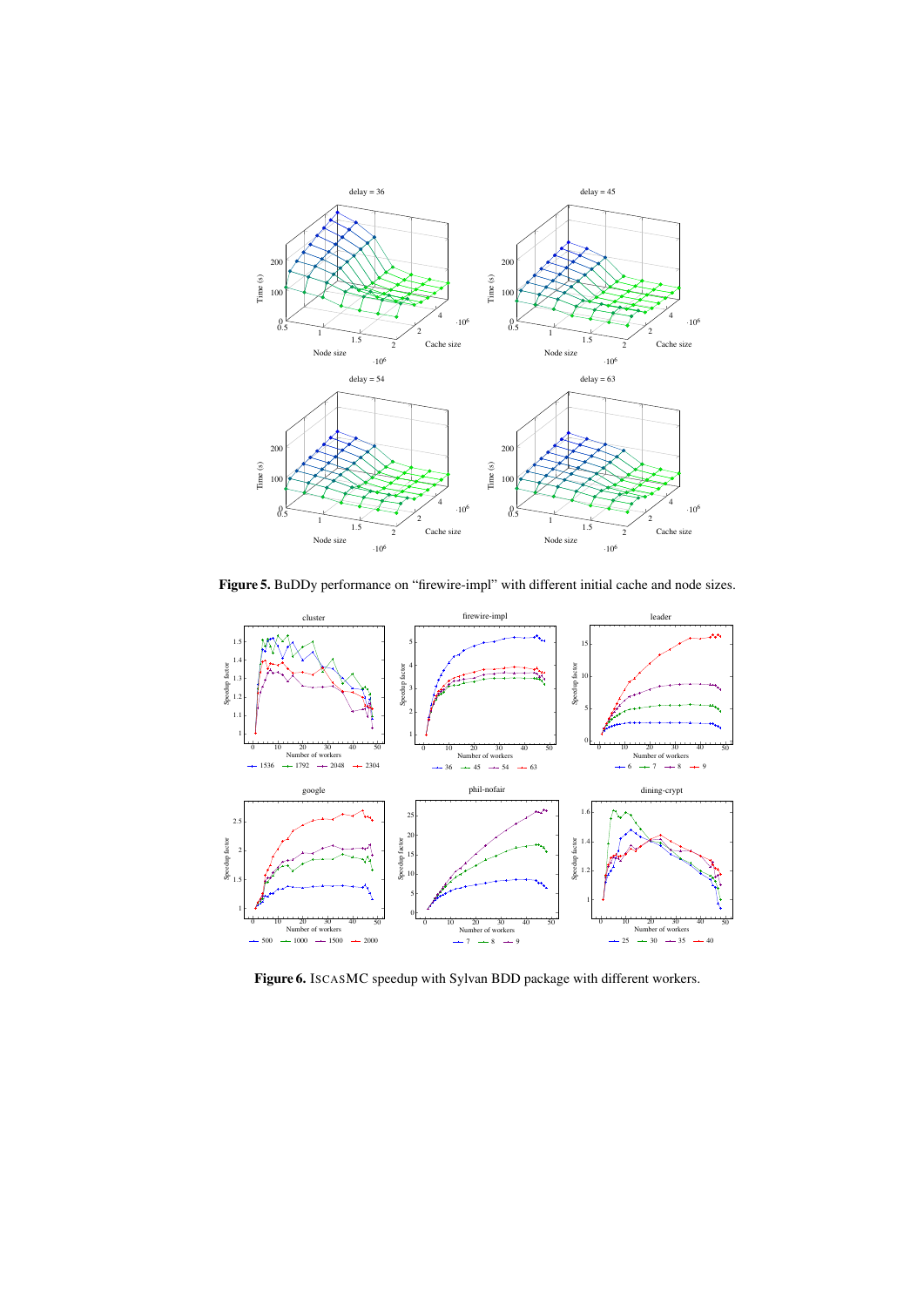## 4 Conclusion

This paper demonstrates the performances of different BDD packages in the context of probabilistic model checking. From the experiments, we have seen that no BDD package is remarkably faster than the others; CUDD (as BDD) and CacBDD performed rather well on MDP models while BuDDy and JDD were more suitable for continuous time MCs. The parallel BDD package Sylvan can outperform the other packages in cases where the overall running time is sufficiently high and multiple cores are used, and is competitive with the other packages when used sequentially, despite the overhead added by parallelisation. This shows that parallelisation of BDD operations is very good for performance and that other BDD packages might also profit from this approach. The experiments confirmed that BDDs are sufficient for probabilistic model checking and much faster than MTBDDs. We have also shown that the And-Exist optimisation speeds up the whole verification process in some case studies, while for others it does not lead to a considerable speedup or even leads to a decreased performance.

*Acknowledgments.* This work has been supported by the EU FP7 project SENSATION (318490), the STW-ProRail ExploRail project ArRangeer (12238), the NWO projects MaDriD (612.001.101) and BEAT (612.001.303), the National Natural Science Foundation of China (Grants 61472406, 61472473, 61450110461), the Chinese Academy of Sciences Fellowship for International Young Scientists (Grants 2013Y1GB0006, 2015VTC029), the CAS/SAFEA International Partnership Program for Creative Research Teams, and the Sino-German CDZ project CAP (GZ 1023).

## References

- 1. S. B. Akers. Binary decision diagrams. *IEEE Trans. on Computers*, 27:509–516, 1978.
- 2. H. R. Andersen. An introduction to binary decision diagrams. Course Notes on the WWW, 1997.
- 3. J. Babar and A. Miner. Meddly: Multi-terminal and edge-valued decision diagram library. In *QEST*, pages 195–196, 2010.
- 4. R. I. Bahar, E. A. Frohm, C. M. Gaona, G. D. Hachtel, E. Macii, A. Pardo, and F. Somenzi. Algebraic decision diagrams and their applications. In *ICCAD*, pages 188–191, 1993.
- 5. C. Baier, E. M. Clarke, V. Hartonas-Garmhausen, M. Kwiatkowska, and M. Ryan. Symbolic model checking for probabilistic processes. In *ICALP*, volume 1256 of *LNCS*, pages 430– 440, 1997.
- 6. C. Baier, E. M. Hahn, B. R. Haverkort, H. Hermanns, and J.-P. Katoen. Model checking for performability. *MSCS*, 23(4):751–795, 2013.
- 7. C. Baier and J.-P. Katoen. *Principles of Model Checking*. MIT Press, Cambridge, 2008.
- 8. A. Biere. ABCD. http://fmv.jku.at/abcd/.
- 9. R. E. Bryant. Graph-based algorithms for boolean function manipulation. *IEEE Trans. on Computers*, 100(8):677–691, 1986.
- 10. J. Burch, E. Clarke, K. McMillan, D. Dill, and L. Hwang. Symbolic model checking:  $10^{20}$ states and beyond. *I&C*, 98(2):142–170, June 1992.
- 11. D. Chaum. The dining cryptographers problem: Unconditional sender and recipient untraceability. *J. of Cryptology*, 1(1):65–75, 1988.